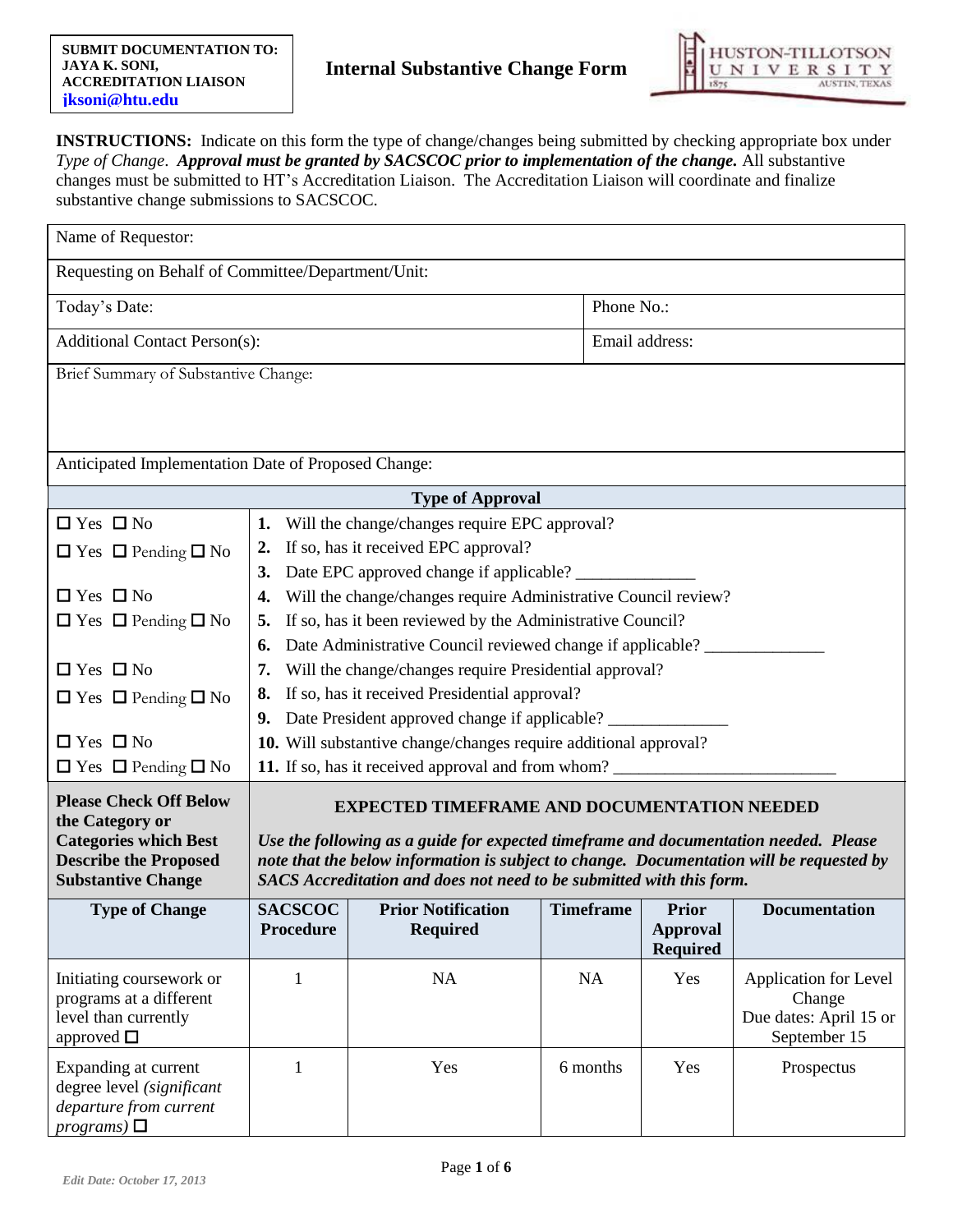| <b>Type of Change</b>                                                                                                                                    | <b>SACSCOC</b><br><b>Procedure</b> | <b>Prior</b><br><b>Notification</b><br><b>Required</b> | <b>Timeframe</b>                                | <b>Prior</b><br><b>Approval</b><br><b>Required</b> | <b>Documentation</b>                                                      |
|----------------------------------------------------------------------------------------------------------------------------------------------------------|------------------------------------|--------------------------------------------------------|-------------------------------------------------|----------------------------------------------------|---------------------------------------------------------------------------|
| Initiating a branch<br>campus (See definition<br>of "branch campus" on<br>p. 3 of this document.) $\Box$                                                 | $\mathbf{1}$                       | Yes                                                    | 6 months                                        | Yes                                                | Prospectus                                                                |
| Initiating a certificate<br>program at employer's<br>request and on short<br>notice $\square$                                                            |                                    |                                                        |                                                 |                                                    |                                                                           |
| using existing<br>Approved courses $\square$                                                                                                             | NA                                 | NA                                                     | NA                                              | NA                                                 | NA                                                                        |
| at a new off-campus<br>site (previously<br>approved program) $\Box$                                                                                      | $\mathbf{1}$                       | NA                                                     | NA                                              | Yes                                                | Modified prospectus                                                       |
| that is a significant<br>departure from<br>previously approved<br>programs $\square$                                                                     | 1                                  | Yes                                                    | Approval<br>required prior to<br>implementation | Yes                                                | Modified prospectus                                                       |
| Initiating other certificate<br>Programs $\square$                                                                                                       |                                    |                                                        |                                                 |                                                    |                                                                           |
| using existing<br>approved courses $\square$                                                                                                             | NA                                 | NA                                                     | NA                                              | NA                                                 | NA                                                                        |
| at a new off-campus<br>site (previously<br>approved program) $\Box$                                                                                      | $\mathbf{1}$                       | <b>NA</b>                                              | NA                                              | Yes                                                | Prospectus                                                                |
| that is a significant<br>departure from<br>previously approved<br>programs $\square$                                                                     | $\mathbf{1}$                       | Yes                                                    | 6 months                                        | Yes                                                | Prospectus                                                                |
| Altering significantly the<br>educational mission of the<br>institution $\square$                                                                        | 1                                  | <b>NA</b>                                              | NA                                              | Yes                                                | <b>Contact Commission</b><br>Staff (Also, see page 16,<br><i>item</i> $9$ |
| Initiating joint or dual<br>degrees with another<br>institution: $\square$ (See:<br>"Agreements Involving<br><b>Joint and Dual Academic</b><br>Awards.") |                                    |                                                        |                                                 |                                                    | Copy of signed                                                            |
| Joint programs with<br>another SACSCOC<br>accredited Institution $\square$                                                                               | $\overline{2}$                     | Yes                                                    | Prior to<br>Implementation                      | NA                                                 | agreement and contact<br>information for each<br>institution              |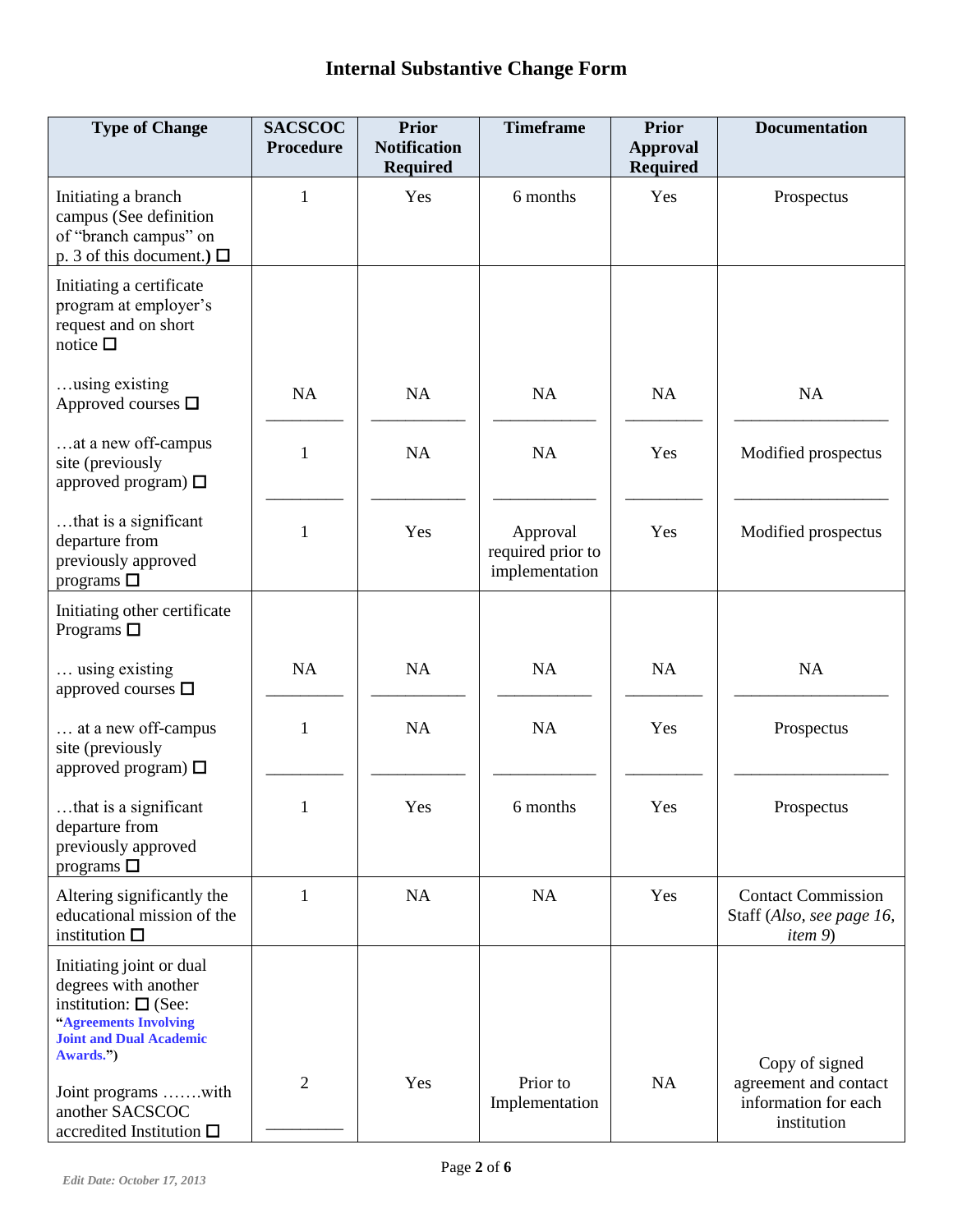| <b>Type of Change</b>                                                                                                                           | <b>SACSCOC</b><br>Procedure | <b>Prior</b><br><b>Notification</b><br><b>Required</b> | <b>Timeframe</b>           | <b>Prior</b><br><b>Approval</b><br><b>Required</b> | <b>Documentation</b>                                                           |
|-------------------------------------------------------------------------------------------------------------------------------------------------|-----------------------------|--------------------------------------------------------|----------------------------|----------------------------------------------------|--------------------------------------------------------------------------------|
| with an institution<br>not accredited by                                                                                                        |                             |                                                        |                            |                                                    |                                                                                |
| SACSCOC $\square$                                                                                                                               | $\mathbf{1}$                |                                                        |                            |                                                    |                                                                                |
| Dual programs $\square$                                                                                                                         | $\overline{2}$              | Yes                                                    | Prior to<br>Implementation | N <sub>o</sub>                                     | Copy of signed<br>agreement and contact<br>information for each<br>institution |
| Initiating off-campus<br>sites (including Early<br>College High School<br>and dual enrollment<br>programs offered at the<br>high school) $\Box$ |                             |                                                        |                            |                                                    |                                                                                |
| Student can obtain 50<br>% or more credits<br>toward program $\square$                                                                          | 1                           | NA                                                     | NA                         | Yes                                                | Prospectus                                                                     |
| Student can obtain<br>25-49 % of credit $\Box$                                                                                                  | $\overline{2}$              | Yes                                                    | Prior to<br>implementation | <b>NA</b>                                          | Letter of Notification                                                         |
| Student can obtain 24%<br>$less \square$                                                                                                        | NA                          | NA                                                     | NA                         | NA                                                 | NA                                                                             |
| <b>Expanding program</b><br>offerings at previously<br>approved off-campus<br>sites $\square$                                                   |                             |                                                        |                            |                                                    |                                                                                |
| Adding programs that<br>are significantly different<br>from current programs<br>at the site $\square$                                           | NA                          | NA                                                     | NA                         | NA                                                 | NA                                                                             |
| Adding programs that<br>are NOT significantly<br>different from current<br>programs at the site $\Box$                                          | NA                          | NA                                                     | NA                         | NA                                                 | NA                                                                             |
| Altering significantly the<br>length of a program $\Box$                                                                                        | $\mathbf{1}$                | NA                                                     | <b>NA</b>                  | Yes                                                | Prospectus                                                                     |
| Initiating distance<br>learning $\square$<br>Offering 50 $\%$ or more<br>of a program for the first<br>time $\square$                           | 1                           | <b>NA</b>                                              | NA                         | Yes                                                | Prospectus                                                                     |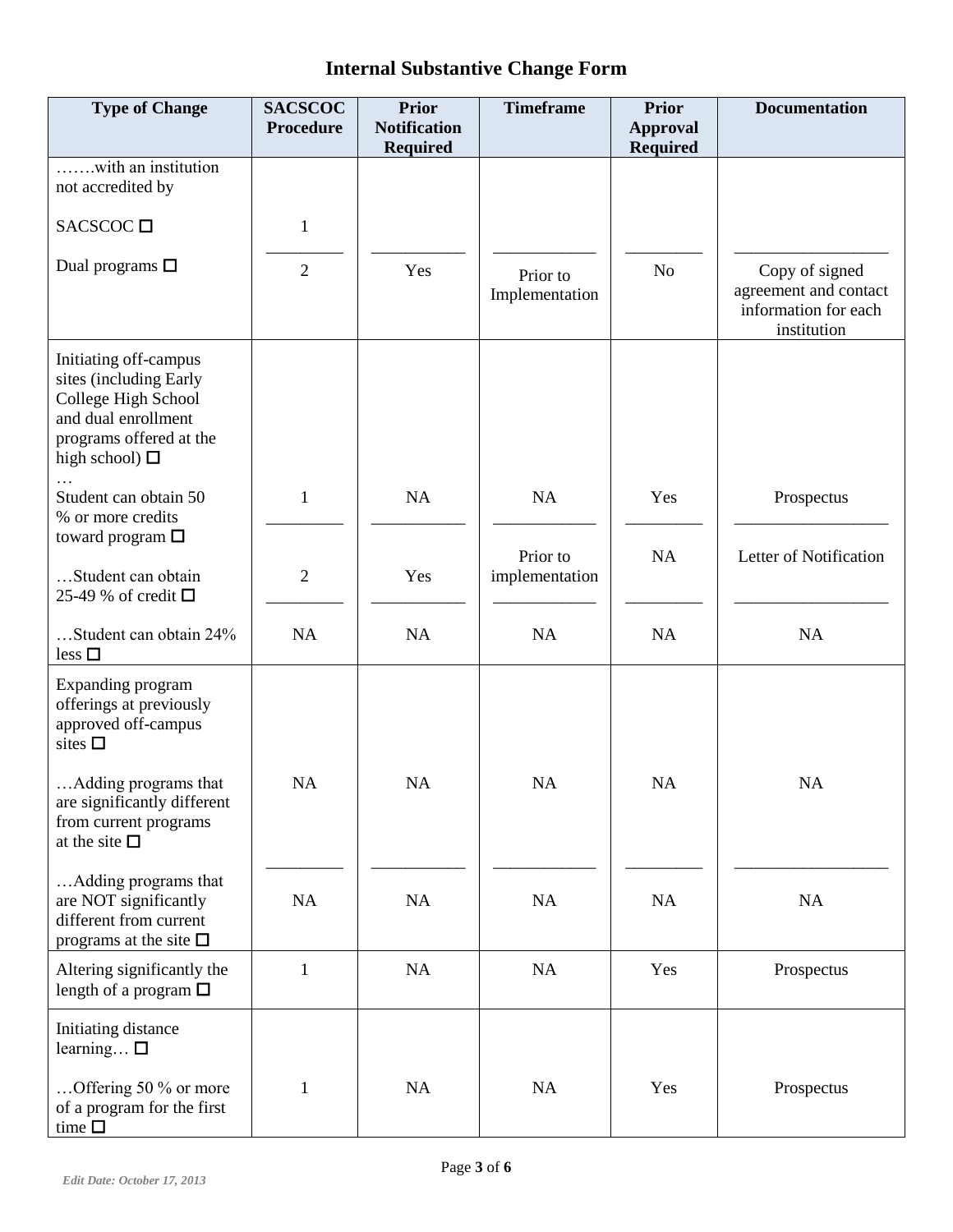| <b>Type of Change</b>                                                                                                        | <b>SACSCOC</b><br><b>Procedure</b>                                                                                                   | <b>Prior</b><br><b>Notification</b><br><b>Required</b> | <b>Timeframe</b>           | <b>Prior</b><br><b>Approval</b><br><b>Required</b> | <b>Documentation</b>                                      |
|------------------------------------------------------------------------------------------------------------------------------|--------------------------------------------------------------------------------------------------------------------------------------|--------------------------------------------------------|----------------------------|----------------------------------------------------|-----------------------------------------------------------|
| Offering 25-49 %                                                                                                             | $\overline{2}$                                                                                                                       | Yes                                                    | Prior to<br>implementation | N <sub>o</sub>                                     | Letter of notification                                    |
| Offering 24 % or<br>$less \square$                                                                                           | <b>NA</b>                                                                                                                            | NA                                                     | <b>NA</b>                  | NA                                                 | NA                                                        |
| Initiating programs or<br>courses offered through<br>contractual agreement<br>or consortium $\square$                        | $\overline{2}$                                                                                                                       | Yes                                                    | Prior to<br>Implementation | NA                                                 | Letter of notification<br>and copy of signed<br>agreement |
| Entering into a contract<br>with an entity not<br>certified to participate in<br><b>USDOE Title IV</b><br>Programs $\square$ |                                                                                                                                      |                                                        |                            |                                                    |                                                           |
| if the entity provides<br>25% or more of an<br>educational program<br>offered by the COC<br>accredited institution $\square$ | 1                                                                                                                                    | <b>NA</b>                                              | <b>NA</b>                  | Yes                                                | Prospectus                                                |
| if the entity provides<br>less than 25% of an<br>educational program<br>offered by the<br>accredited institution $\square$   | $\overline{2}$                                                                                                                       | Yes                                                    | Prior to<br>Implementation | <b>NA</b>                                          | Copy of the signed<br>agreement                           |
| Initiating a<br>merger/consolidation<br>with another institution $\square$                                                   | See SACSCOC<br>policy<br>"Mergers,<br><b>Consolidations</b><br>and Change of<br><b>Ownership:</b><br><b>Review and</b><br>Approval." | Yes                                                    | 6 months                   | Yes                                                | Prospectus<br>Due dates: April 15 or<br>September 15      |
| Changing governance,<br>ownership, control, or<br>legal status of an<br>institution $\square$                                | See SACSCOC<br>policy<br>"Mergers,<br><b>Consolidations</b><br>and Change of<br><b>Ownership:</b><br><b>Review and</b><br>Approval." | Yes                                                    | 6 months                   | Yes                                                | Prospectus<br>Due dates: April 15 or<br>September 15      |
| Relocating a main or<br>branch campus $\square$                                                                              | 1                                                                                                                                    | Yes                                                    | 6 months                   | Yes                                                | Prospectus                                                |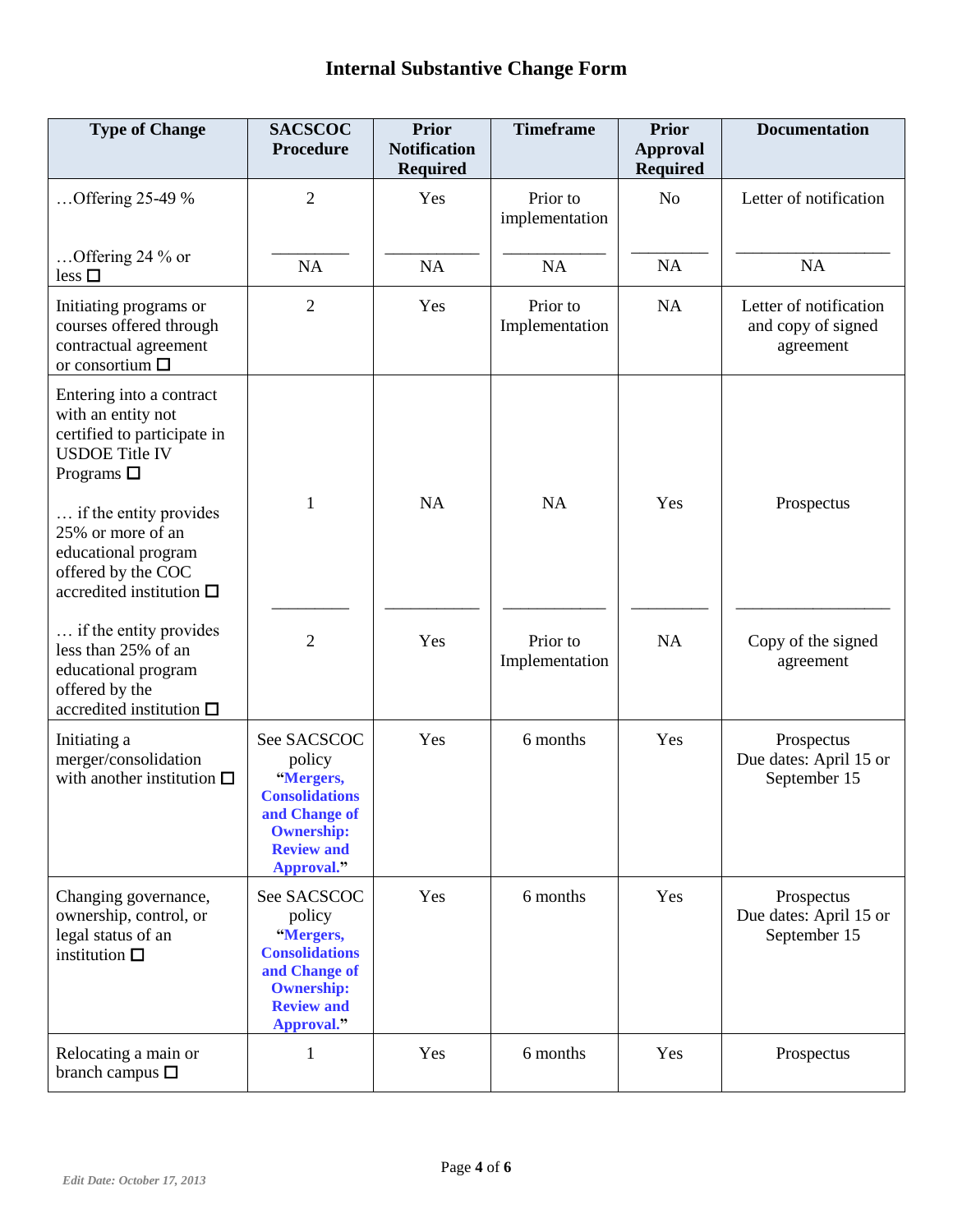| <b>Type of Change</b>                                                                                                                                                   | <b>SACSCOC</b><br><b>Procedure</b>                                                                                                | <b>Prior</b><br><b>Notification</b><br><b>Required</b> | <b>Timeframe</b>                                 | <b>Prior</b><br><b>Approval</b><br><b>Required</b> | <b>Documentation</b>                                                                                                     |
|-------------------------------------------------------------------------------------------------------------------------------------------------------------------------|-----------------------------------------------------------------------------------------------------------------------------------|--------------------------------------------------------|--------------------------------------------------|----------------------------------------------------|--------------------------------------------------------------------------------------------------------------------------|
| Moving an off-campus<br>instructional site (serving<br>the same geographic<br>area) $\square$                                                                           | $\overline{2}$                                                                                                                    | Yes                                                    | Prior to<br>Implementation                       | NA                                                 | Letter of notification<br>with new address and<br>starting date                                                          |
| Changing from clock<br>hours to credit hours $\square$                                                                                                                  | 1                                                                                                                                 | NA                                                     | NA                                               | Yes                                                | Justify reasons for<br>change, indicate<br>calculation of<br>equivalency, and other<br>pertinent information             |
| Altering significantly the<br>length of a program $\Box$                                                                                                                | 1                                                                                                                                 | NA                                                     | <b>NA</b>                                        | Yes                                                | Prospectus                                                                                                               |
| Initiating degree<br>completion programs                                                                                                                                | 1                                                                                                                                 | NA                                                     | <b>NA</b>                                        | Yes                                                | Prospectus                                                                                                               |
| Closing a program,<br>approved off-campus<br>site, branch campus, or<br>institution $\square$                                                                           |                                                                                                                                   |                                                        |                                                  |                                                    |                                                                                                                          |
| Institution to teach out<br>its own students $\square$                                                                                                                  | 3                                                                                                                                 | Yes                                                    | Immediately<br>following<br>decision to<br>close | Yes                                                | Description of teach-out<br>plan included with<br>letter of notification                                                 |
| Institution contracts<br>with another institution<br>to teach-out students<br>(Teach-out Agreement) $\Box$                                                              | 3                                                                                                                                 | Yes                                                    | Immediately<br>following<br>decision to<br>close | Yes                                                | Description of teach-out<br>plan, copy of signed<br>teach-out agreement<br>detailing terms included<br>with notification |
| Acquiring any program<br>or site from another<br>institution $\square$                                                                                                  | See SACSCOC<br>policy "Mergers,<br><b>Consolidations</b><br>and Change of<br><b>Ownership:</b><br><b>Review and</b><br>Approval." | Yes                                                    | 6 months                                         | Yes                                                | Prospectus                                                                                                               |
| Adding a permanent<br>location at a site where<br>the institution is<br>conducting a teach-out<br>for students from<br>another institution that is<br>closing $\square$ | See SACSCOC<br>policy "Mergers,<br><b>Consolidations</b><br>and Change of<br><b>Ownership:</b><br><b>Review and</b><br>Approval." | Yes                                                    | 6 months                                         | Yes                                                | Prospectus                                                                                                               |
| Other substantive change<br>not referenced above $\square$                                                                                                              | Unknown                                                                                                                           | Unknown                                                | Unknown                                          | Unknown                                            | Unknown                                                                                                                  |